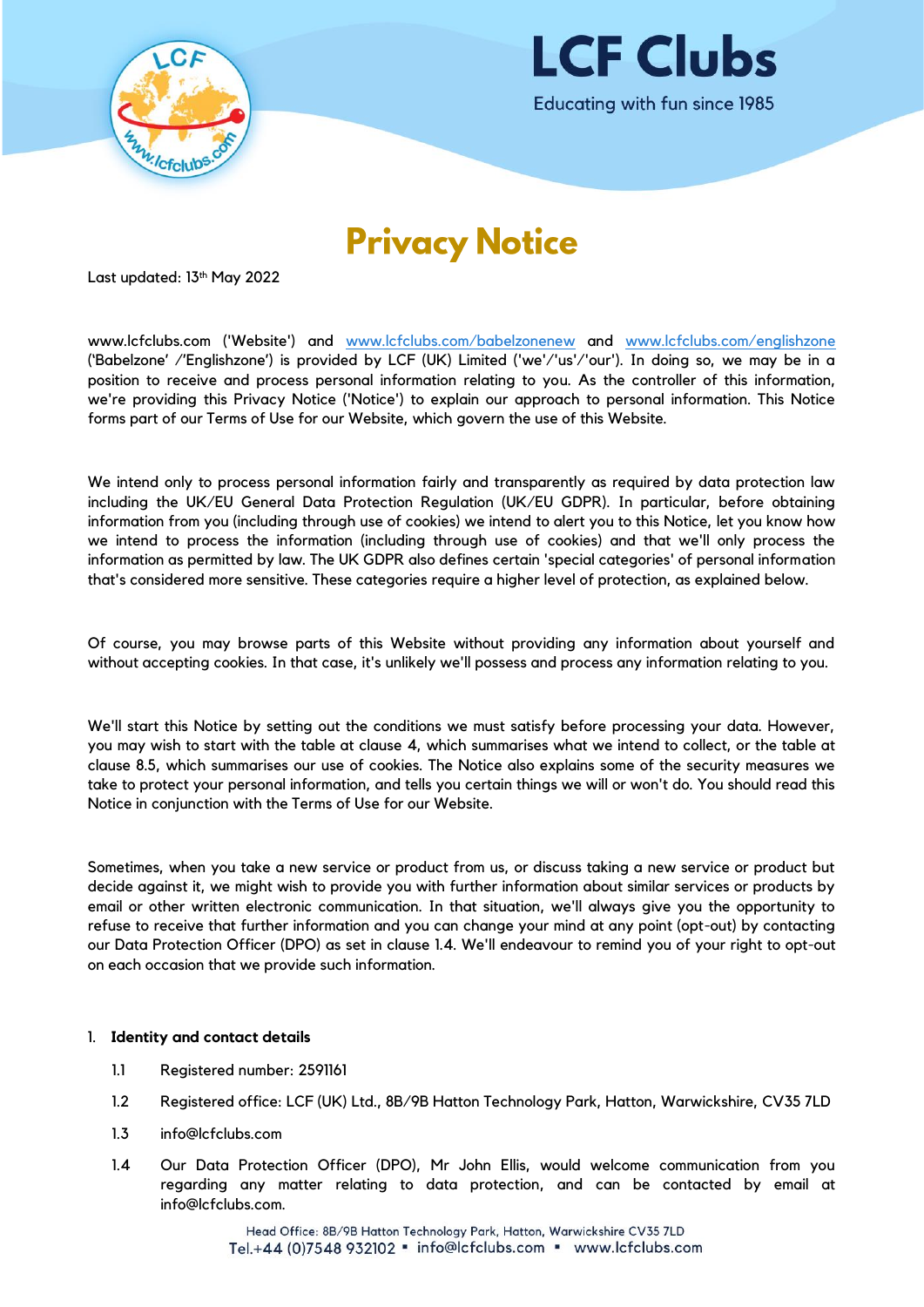### 2. **When we're allowed to collect information from you**

We will only collect personal information relating to you if one of the following conditions has been satisfied:

- 2.1 You have clearly told us that you are content for us to collect that information for the particular purpose or purposes that we will have specified.
- 2.2 The processing is necessary for the performance of a contract that we have with you.
- 2.3 The processing is necessary so that we can comply with the law.
- 2.4 The processing is necessary to protect someone's life.
- 2.5 The processing is necessary for the performance of a task that's in the public interest.

| <b>Information</b><br>type                                                                                                                                             | <b>Purpose and related details</b>                                                                                                                                                                                                                                                                                                                                                                                                                                                                                                                                                                                                                                                                                                                                                                                                                                                                                                                                                                                                                                                                                                                                                                                                                                                                                                                                                                                        | <b>Justification</b>                                                                                                                                                                                                                                                                                                                                                                                                                                                                                 |
|------------------------------------------------------------------------------------------------------------------------------------------------------------------------|---------------------------------------------------------------------------------------------------------------------------------------------------------------------------------------------------------------------------------------------------------------------------------------------------------------------------------------------------------------------------------------------------------------------------------------------------------------------------------------------------------------------------------------------------------------------------------------------------------------------------------------------------------------------------------------------------------------------------------------------------------------------------------------------------------------------------------------------------------------------------------------------------------------------------------------------------------------------------------------------------------------------------------------------------------------------------------------------------------------------------------------------------------------------------------------------------------------------------------------------------------------------------------------------------------------------------------------------------------------------------------------------------------------------------|------------------------------------------------------------------------------------------------------------------------------------------------------------------------------------------------------------------------------------------------------------------------------------------------------------------------------------------------------------------------------------------------------------------------------------------------------------------------------------------------------|
| Contact<br>Information<br>(Name, email,<br>contact number,<br>non-specific<br>location details<br>such as Town or<br>Postcode, place<br>of work (school<br>customers)) | $\bullet$<br>We collect these details from enquirers to our<br>website who are interested in becoming LCF<br>franchisees, in order that we can proceed with<br>their enquiry. We may also collect similar details<br>from potential customers who enquire via the<br>website about our services in order to direct their<br>enquiry to a local provider in our franchise<br>network, and so that we can deal with their<br>enquiry from head office quickly and efficiently. If<br>the enquiry is for a head office service, details will<br>be used to fulfil orders, process payments and<br>respond to any enquiries effectively.<br>Users of Babelzone and Englishzone websites<br>require no personal information submission to<br>register. Schools or Main Users who subscribe to<br>Babelzone and Englishzone supply administrative<br>contact details in order to order or renew<br>subscriptions, but the end users i.e. learners are<br>simply provided with a username and password<br>which is linked to the subscriber information and<br>an email address only. No personal contact<br>information is taken for example, of pupils where<br>a school has subscribed, or students, where a<br>college has subscribed. User email addresses are<br>not used at all for any purpose other than to use<br>Babelzone or Englishzone or deal with enquiries<br>relating to usage of the aforementioned websites. | $\bullet$<br>It's necessary for a legitimate<br>interest, having weighed this<br>against competing interests.<br>That legitimate interest is<br>running our business, which is<br>to facilitate business for our<br>franchisees and to deal with<br>enquiries for franchising for<br>our head office business, and<br>in the case of users of<br>Babelzone and Englishzone, in<br>order for the user to register<br>their account and/or receive<br>invoices and updates relevant<br>to the service. |
| <b>Payment Details</b><br>(credit card<br>information,<br>billing address)                                                                                             | $\bullet$<br>We collect this to process your payment for usage<br>of Babelzone or Englishzone, or for franchise-<br>related payments and franchise or consumer<br>order fulfilments. No payment information is seen,<br>kept or stored by LCF (UK)Ltd and is process<br>entirely by the secure external payment provider.                                                                                                                                                                                                                                                                                                                                                                                                                                                                                                                                                                                                                                                                                                                                                                                                                                                                                                                                                                                                                                                                                                 | $\bullet$<br>It's necessary for the<br>performance of a contract with<br>you                                                                                                                                                                                                                                                                                                                                                                                                                         |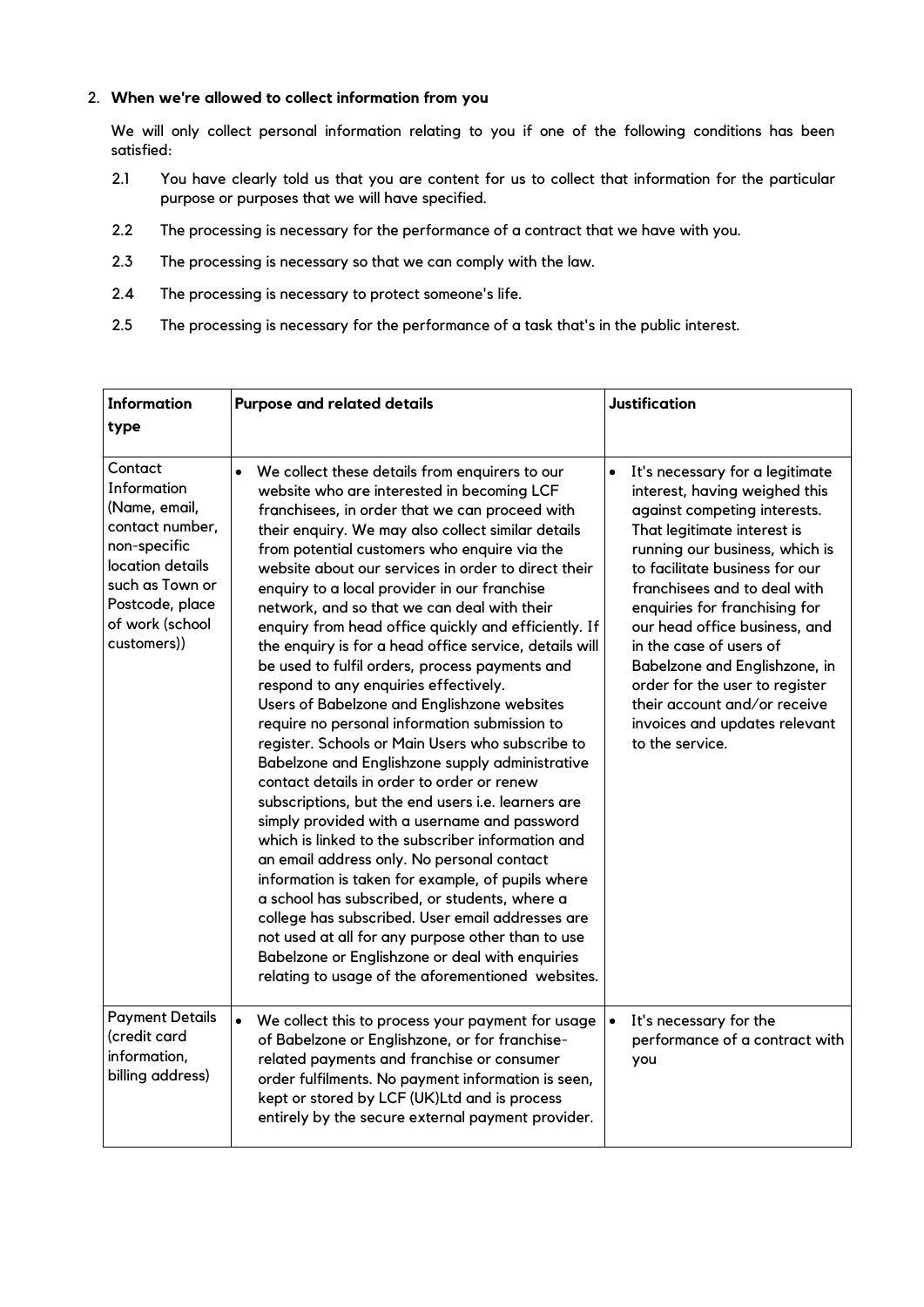| <b>Browsing</b><br>information | We collect this information on www.lcfclubs.com<br>for marketing purposes and help display our<br>advertising to interested parties through other<br>channels. We also use this information to analyse<br>the demography of visitors to our website to<br>improve the functionality of our business<br>processes. | We'll ask for your consent<br>$\bullet$ |
|--------------------------------|-------------------------------------------------------------------------------------------------------------------------------------------------------------------------------------------------------------------------------------------------------------------------------------------------------------------|-----------------------------------------|
|--------------------------------|-------------------------------------------------------------------------------------------------------------------------------------------------------------------------------------------------------------------------------------------------------------------------------------------------------------------|-----------------------------------------|

2.6 The processing is necessary for our or another's legitimate interests - but in this case, we'll balance those interests against your interests.

#### 3. **How to consent**

- 3.1 If we need your consent to collect and use certain information, we'll provide you with the opportunity to tell us that you're happy to provide that information at the point of collecting it.
- 3.2 If at any point in time you change your mind and decide that you want to withdraw your consent, please let us know and we'll endeavour to stop processing your information in the specified manner, or we'll delete your data if there is no continuing reason for possessing it.
- 3.3 If you don't consent to a particular bit of processing, we'll endeavour to ensure that the Website and our service continue to operate without the need for that information.

#### <span id="page-2-0"></span>4. **Information we expect to collect from you**

- 4.1 We envisage collecting the following types of information from you:
- 4.2 We may collect personal information about you from a number of sources, including the following:
	- a. From you when you agree to take a service or product from us, in which case this may include your contact details, date of birth, how you will pay for the product or service and your bank details.
	- b. From you when you contact us with an enquiry or in response to a communication from us, in which case, this may tell us something about how you use our services.
	- c. As you interact with this Website, we may automatically collect technical information about your equipment, browsing actions and patterns (such as your internet protocol (IP) address, your login data, browser type and version, time zone setting and location, browser plug-in types and versions, operating system and platform, and other technology on the devices you use to access this Website). We may collect this personal information by using cookies and other similar technologies.
	- d. From documents that are available to the public, such as the electoral register.
	- e. From third parties to whom you have provided information with your consent to pass it on to other organisations or persons - when we receive such information we will let you know as soon as is reasonably practicable.
- 4.3 If you refuse to provide information requested, then if that information is necessary for a service we provide to you we may need to stop providing that service.
- 4.4 If at any point you think we've invited you to provide information without explaining why, feel free to object and ask for our reasons.

#### 5. **Using your personal information**

5.1 Data protection, privacy and security are important to us, and we shall only use your personal information for specified purposes and shall not keep such personal information longer than is necessary to fulfil these purposes. The following are examples of such purposes. We have also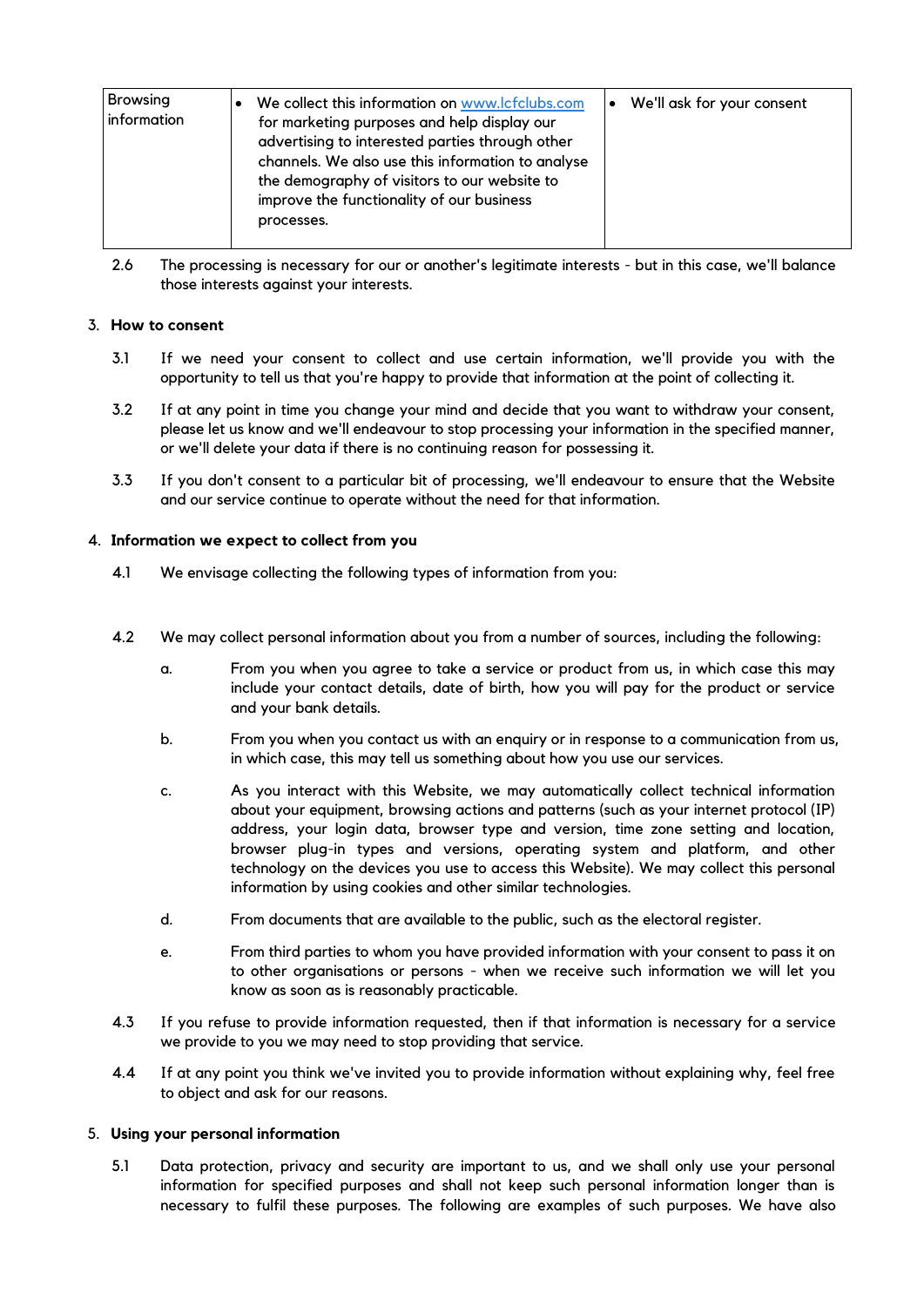indicated below which UK GDPR justification applies, however it will depend on the circumstances of each case.

- a. To help us to identify you when you contact us. This will normally be necessary for the performance of our contract.
- b. To help us to identify accounts, services and/or products which you could have from us or selected partners from time to time. We may do this by automatic means using a scoring system, which uses the personal information you've provided and/or any information we hold about you and personal information from third party agencies (including credit reference agencies). We will only use your information for this purpose if you agree to it.
- c. To help us to administer and to contact you about improved administration of any accounts, services and products we have provided before, do provide now or will or may provide in the future. This will often be necessary, but sometimes the improvements will not be necessary in which case we will ask whether you agree.
- d. To allow us to carry out marketing analysis and customer profiling (including with transactional information), conduct research, including creating statistical and testing information. This will sometimes require that you consent, but will sometimes be exempt as market research.
- e. To help to prevent and detect fraud or loss. This will only be done in certain circumstances when we consider it necessary or the law requires it.
- f. To allow us to contact you by written electronic means (such as email, text or multimedia messages) about products and services offered by us where:
	- i. these products are similar to those you have already purchased from us,
	- ii. you were given the opportunity to opt out of being contacted by us at the time your personal information was originally collected by us and at the time of our subsequent communications with you, and
	- iii. you have not opted out of us contacting you.
- g. To allow us to contact you in any way (including mail, email, telephone, visit, text or multimedia messages) about products and services offered by us and selected partners where you have expressly consented to us doing so.
- h. We may monitor and record communications with you (including phone conversations and emails) for quality assurance and compliance.
	- i. Before doing that, we will always tell you of our intentions and of the specific purpose in making the recording. Sometimes such recordings will be necessary to comply with the law. Alternatively, sometimes the recording will be necessary for our legitimate interest, but in that case we'll only record the call if our interest outweighs yours. This will depend on all the circumstances, in particular the importance of the information and whether we can obtain the information another way that's less intrusive.
	- ii. If we think the recording would be useful for us but that it's not necessary for our legitimate interest, we'll ask whether you consent to the recording, and will provide an option for you to tell us that you consent. In those situations, if you don't consent, the call will either automatically end or will not be recorded.
- i. When it's required by law, we'll check your details with fraud prevention agencies. If you provide false or inaccurate information and we suspect fraud, we intend to record this.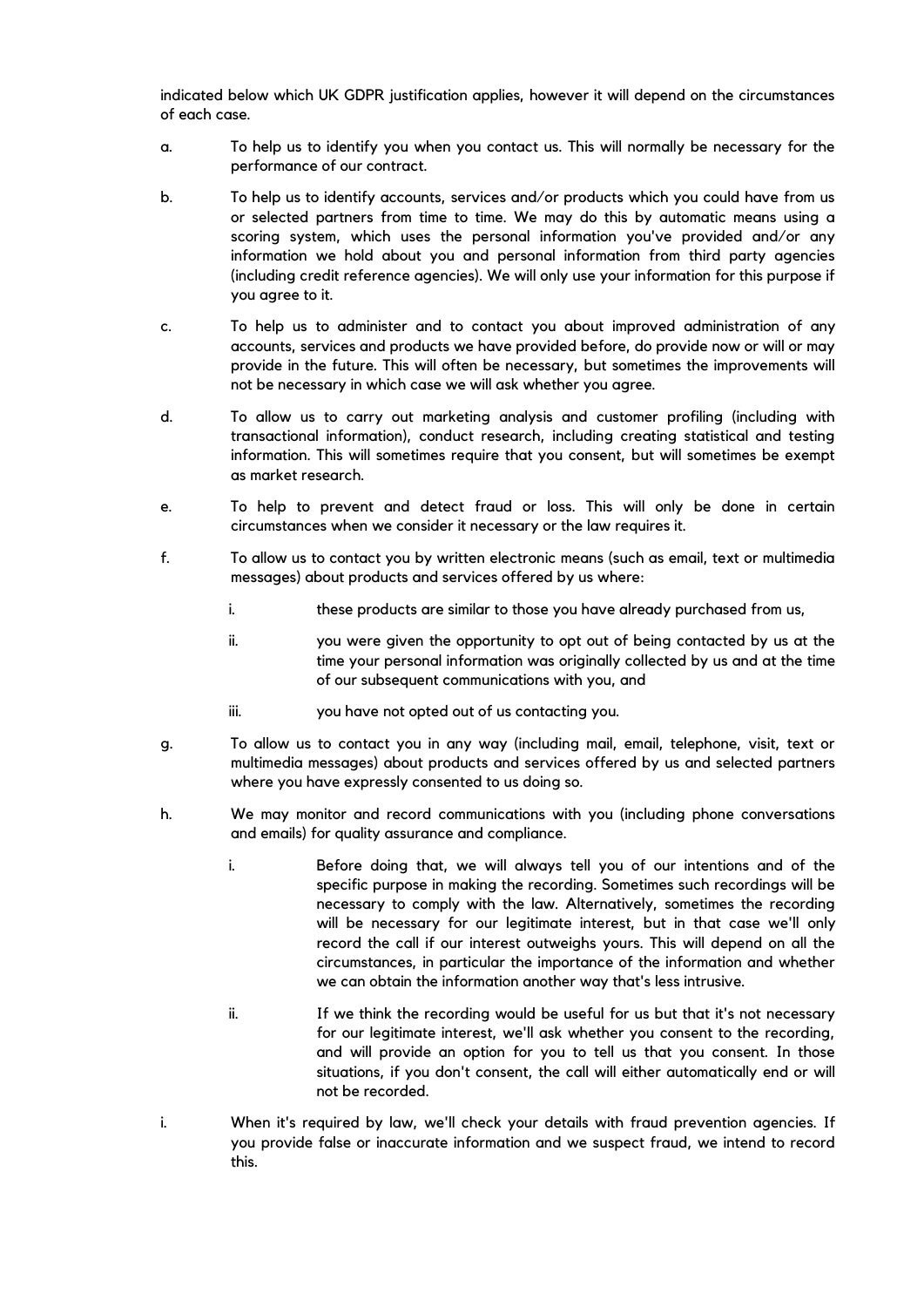- 5.2 We will not disclose your personal information to any third party except in accordance with this Notice, and then only in one of the following circumstances:
	- a. They will be processing the data on our behalf as a data processor (where we'll be the data controller). In that situation, we'll always have a contract with the data processor as set out in the UK GDPR. This contract provides significant restrictions as to how the data processor operates so that you can be confident your data is protected to the same degree as provided in this Notice.
	- b. Sometimes it might be necessary to share data with another data controller. Before doing that we'll always tell you. Note that if we receive information about you from a third party, then as soon as reasonably practicable afterwards we'll let you know; that's required by the UK GDPR.
	- c. Alternatively, sometimes we might consider it to be in your interest to send your information to a third party. If that's the case, we'll always ask whether you agree before sending.
- 5.3 Where you give us personal information on behalf of someone else, you confirm that you have provided them with the information set out in this Notice and that they have not objected to such use of their personal information.
- 5.4 In connection with any transaction which we enter into with you:
	- a. If you provide false or inaccurate information to us and we suspect fraud, we will record this and may share it with other people and organisations. We, and other credit and insurance organisations, may also use technology to detect and prevent fraud.
	- b. We may need to transmit the payment and delivery information provided by you during the order process for the purpose of obtaining authorisation from your bank or from PayPal.
- 5.5 We may allow other people and organisations to use personal information we hold about you in the following circumstances:
	- a. If we, or substantially all of our assets, are acquired or are in the process of being acquired by a third party, in which case personal information held by us, about our customers, will be one of the transferred assets.
	- b. If we have been legitimately asked to provide information for legal or regulatory purposes or as part of legal proceedings or prospective legal proceedings.
	- c. We may employ companies and individuals to perform functions on our behalf and we may disclose your personal information to these parties for the purposes set out above, for example, for fulfilling orders, delivering packages, sending postal mail and email, removing repetitive information from customer lists, analysing data, providing marketing assistance, providing search results and links (including paid listings and links) and providing customer service. From time to time, these other people and organisations to whom we may pass your personal information may be outside the European Economic Area. We will take all steps reasonably necessary to ensure that your personal information is treated securely and in accordance with this Notice and the UK GDPR. We require all third-party service providers processing your personal information for us (as our data processor) to respect the security of your personal data and to treat it in accordance with the law. We do not allow them to use your personal data for their own purposes and only permit them to process your personal data for specified purposes and in accordance with our instructions.

### 6. **Protecting information**

- 6.1 We have strict security measures to protect personal information.
- 6.2 We work to protect the security of your information during transmission by using Secure Sockets Layer (SSL) software to encrypt information you input.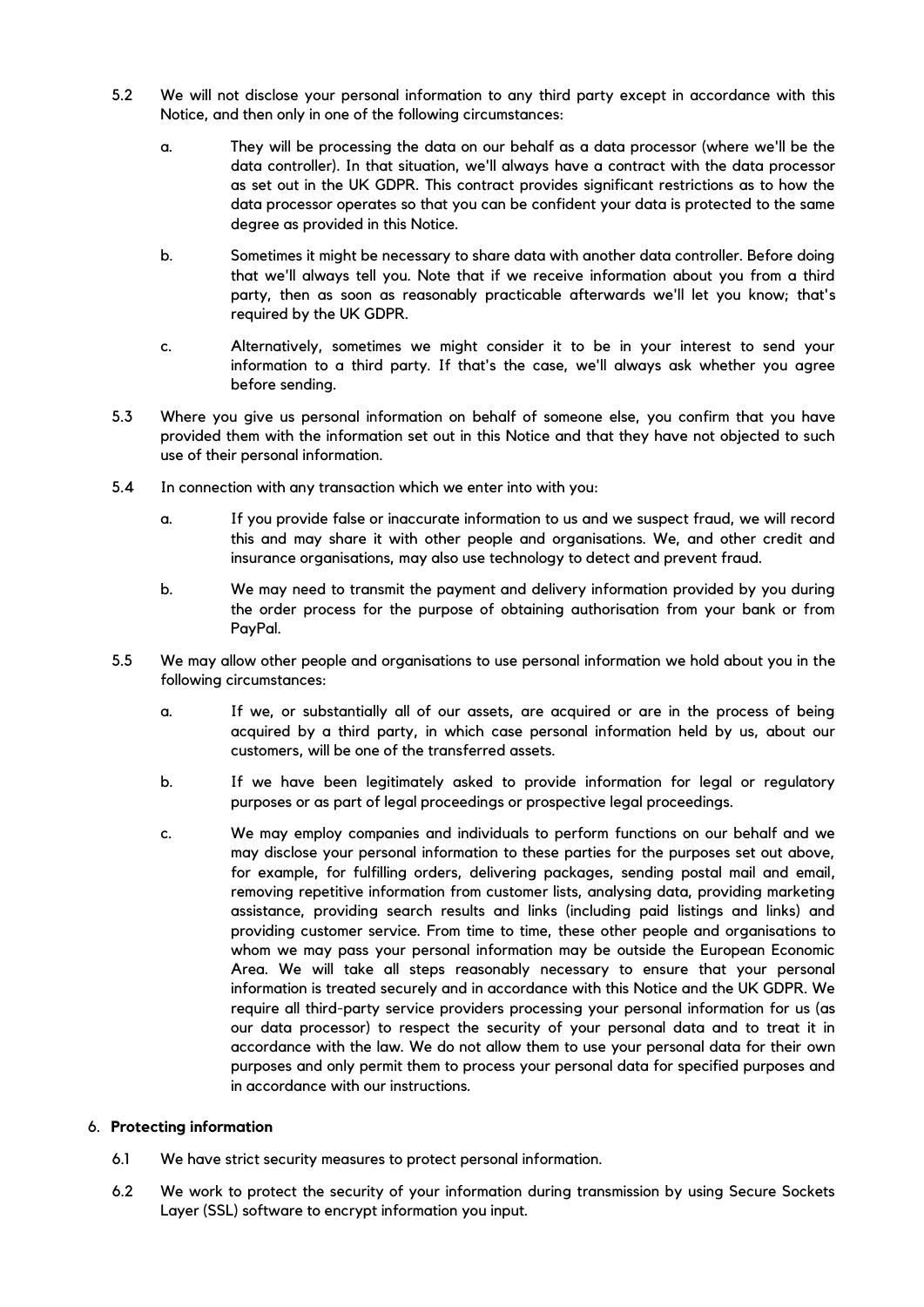- 6.3 We maintain physical, electronic and procedural safeguards in connection with the collection, storage and disclosure of personally identifiable customer information. Our security procedures mean that we may occasionally request proof of identity before we disclose personal information to you.
- 6.4 It is important for you to protect against unauthorised access to your password and to your computer. Be sure to sign off when you finish using a shared computer.

#### 7. **The internet**

- 7.1 If you communicate with us using the internet, we may occasionally email you about our services and products. When you first give us personal information through the Website, we will normally give you the opportunity to say whether you would prefer that we don't contact you by email for that purpose. You can also always send us an email (at the address set out below) at any time if you change your mind.
- 7.2 Please remember that communications over the internet, such as emails and webmails (messages sent through a website), are not secure unless they have been encrypted. Your communications may go through a number of countries before they are delivered - this is the nature of the internet. We cannot accept responsibility for any unauthorised access or loss of personal information that is beyond our control.

#### <span id="page-5-1"></span>8. **Cookies and other internet tracking technology**

- 8.1 When we provide services, we want to make them easy, useful and reliable. This sometimes involves placing small amounts of information on your computer, which is sent back to us at a later time. These are called 'cookies'. These cookies are listed in the table at clause [8.5.](#page-5-0) Some websites don't use cookies but use related technology for gaining information about website users such as JavaScript, web beacons (also known as action tags or single-pixel gifs), and other technologies to measure the effectiveness of their ads and to personalise advertising content. Multiple cookies may be found in a single file depending on which browser you use.
- 8.2 Where applicable, this section of the Notice also relates to that technology but the term 'cookie' is used throughout.
- 8.3 Some of these cookies are essential to services you've requested from us, whereas others are used to improve services for you, for example through:
	- a. Letting you navigate between pages efficiently
	- b. Enabling a service to recognise your computer so you don't have to give the same information during one task
	- c. Recognising that you have already given a username and password so you don't need to enter it for every web page requested
	- d. Measuring how many people are using services, so they can be made easier to use and that there is enough capacity to ensure they are fast
- 8.4 To learn more about cookies, you may wish to visit: [www.allaboutcookies.org,](http://www.allaboutcookies.org/) [www.youronlinechoices.eu](http://www.youronlinechoices.eu/) or [www.google.com/policies/technologies/cookies/](http://www.google.com/policies/technologies/cookies/)
- <span id="page-5-0"></span>8.5 This Website uses, or allows use of, the following cookies: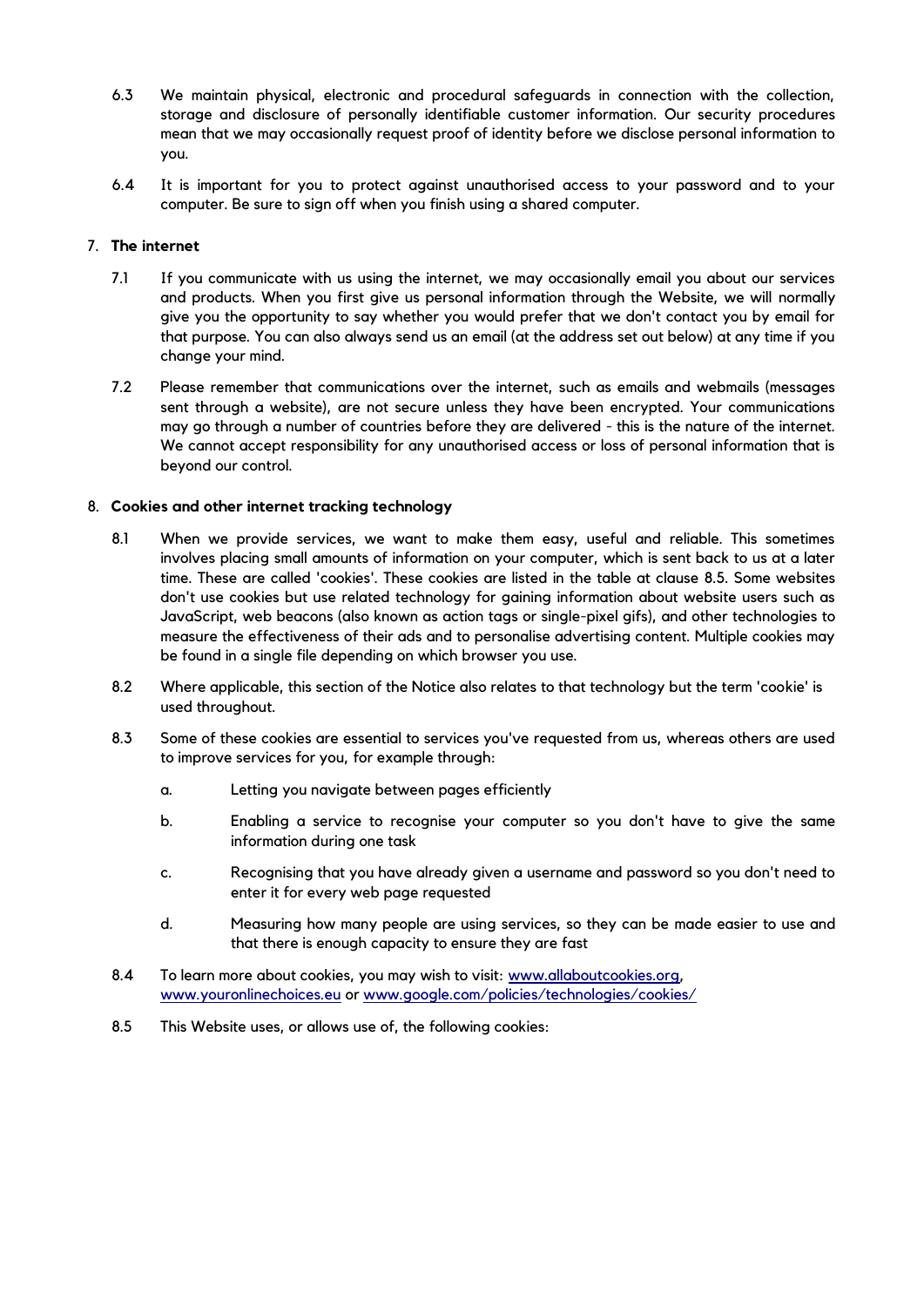| Cookie name       | <b>Cookie qualities</b>                                                                                                                                                                                                                                                                                                                                                                                                                                                    | Consent<br>needed |
|-------------------|----------------------------------------------------------------------------------------------------------------------------------------------------------------------------------------------------------------------------------------------------------------------------------------------------------------------------------------------------------------------------------------------------------------------------------------------------------------------------|-------------------|
| ASP.NET_SessionId | Issued by Microsoft's ASP.NET Application, this cookie<br>$\bullet$<br>stores session data during a user's website visit.<br>Category 1 - essential<br>٠<br>First party: we're placing the cookie<br>$\bullet$<br>Session cookie<br>$\bullet$                                                                                                                                                                                                                              | No                |
| _ga               | The _ga cookie, installed by Google Analytics, calculates<br>$\bullet$<br>visitor, session and campaign data and also keeps track of<br>site usage for the site's analytics report. The cookie stores<br>information anonymously and assigns a randomly<br>generated number to recognize unique visitors.<br>Category 2 - performance<br>٠<br>Third Party - Placed by Google Analytics<br>$\bullet$<br>Persistent cookie, expiry: 2 years from when placed<br>٠            | Yes               |
| -gid              | Installed by Google Analytics, _gid cookie stores<br>$\bullet$<br>information on how visitors use a website, while also<br>creating an analytics report of the website's performance.<br>Some of the data that are collected include the number of<br>visitors, their source, and the pages they visit<br>anonymously.<br>Category 2 - performance<br>٠<br>Third Party - Placed by Google Analytics<br>$\bullet$<br>Persistent cookie, expiry: I day from when placed<br>٠ | Yes               |
| _utma             | This cookie is set by Google Analytics and is used to<br>$\bullet$<br>distinguish users and sessions. The cookie is created when<br>the JavaScript library executes and there are no existing<br>__utma cookies. The cookie is updated every time data is<br>sent to Google Analytics.<br>Category 2 - performance<br>٠<br>Third Party - Placed by Google Analytics<br>$\bullet$<br>Persistent cookie, expiry: 2 years from when placed<br>$\bullet$                       | Yes               |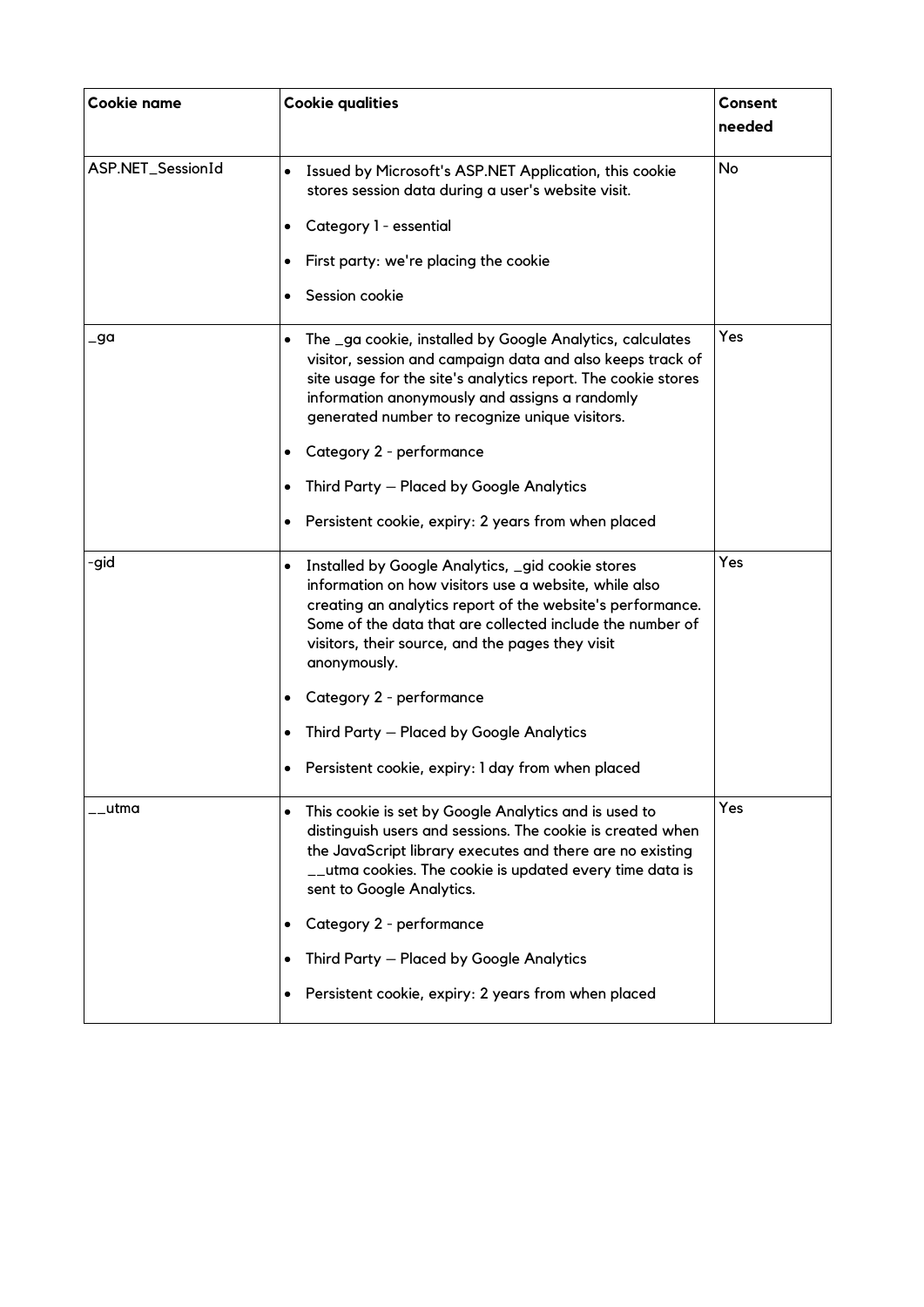| utmb                | Google Analytics sets this cookie, to determine new<br>$\bullet$<br>sessions/visits. __utmb cookie is created when the<br>JavaScript library executes and there are no existing<br>__utma cookies. It is updated every time data is sent to<br>Google Analytics.<br>Category 2 - performance<br>٠<br>Third Party - Placed by Google Analytics<br>Persistent cookie, expiry: 30 minutes<br>$\bullet$         | Yes |
|---------------------|-------------------------------------------------------------------------------------------------------------------------------------------------------------------------------------------------------------------------------------------------------------------------------------------------------------------------------------------------------------------------------------------------------------|-----|
| __utmc              | The cookie is set by Google Analytics and is deleted when<br>٠<br>the user closes the browser. It is used to enable<br>interoperability with urchin.js, which is an older version of<br>Google Analytics and is used in conjunction with the<br>__utmb cookie to determine new sessions/visits.<br>Category 2 - performance<br>٠<br>Third Party - Placed by Google Analytics<br>$\bullet$<br>Session cookie | Yes |
| __utmz              | Google Analytics sets this cookie to store the traffic source<br>$\bullet$<br>or campaign by which the visitor reached the site.<br>Category 2 - performance<br>$\bullet$<br>Third Party - Placed by Google Analytics<br>$\bullet$<br>Persistent cookie, expiry: 6 months<br>٠                                                                                                                              | Yes |
| __utmt              | Google Analytics sets this cookie to inhibit request rate.<br>$\bullet$<br>Category 2 - performance<br>٠<br>Third Party - Placed by Google Analytics<br>$\bullet$<br>Persistent cookie, expiry: 10 minutes from when it's placed<br>٠                                                                                                                                                                       | Yes |
| __lc_cid & __lc_cst | This is an essential cookie for the website live chat box to<br>$\bullet$<br>function properly.<br>Category 3 - functionality<br>$\bullet$<br>First party: we're placing the cookie<br>$\bullet$<br>Persistent cookie, expiry: 2 years from last used<br>٠                                                                                                                                                  | Yes |
| <b>CONSENT</b>      | YouTube sets this cookie via embedded youtube-videos<br>$\bullet$<br>and registers anonymous statistical data.<br>Category 2 - performance<br>$\bullet$<br>Third Party - Placed by YouTube<br>$\bullet$<br>Persistent cookie, expiry: 2 years from last used<br>٠                                                                                                                                           | Yes |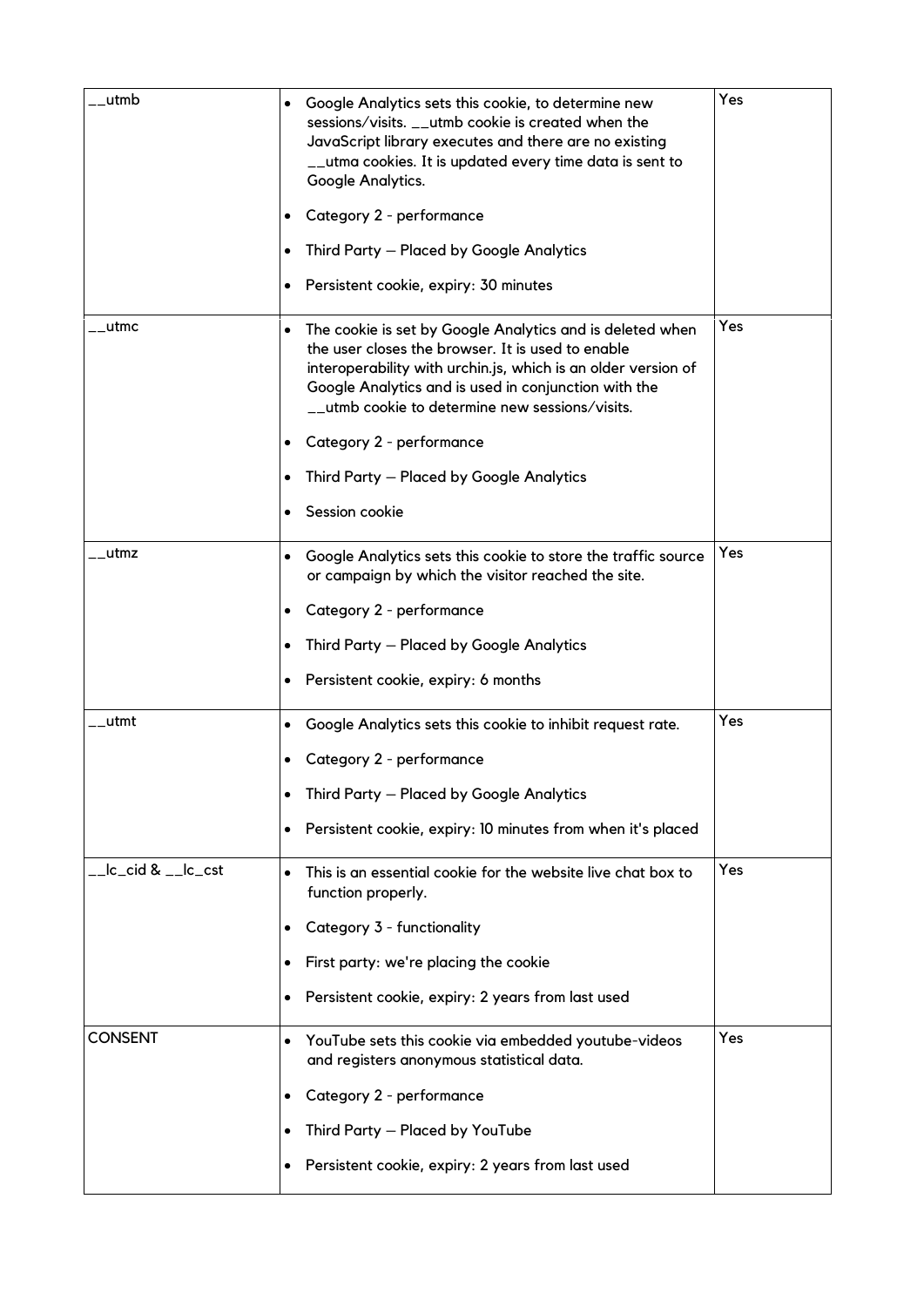| __oauth_redirect_detector   <sub>●</sub><br><b>YSC</b> | This cookie is used to recognize the visitors using live chat<br>at different times inorder to optimize the chat-box<br>functionality.<br>Category 3 - functionality<br>٠<br>First party: we're placing the cookie<br>$\bullet$<br>Session cookie<br>$\bullet$<br>YSC cookie is set by Youtube and is used to track the views<br>$\bullet$<br>of embedded videos on Youtube pages. | Yes<br>Yes |
|--------------------------------------------------------|------------------------------------------------------------------------------------------------------------------------------------------------------------------------------------------------------------------------------------------------------------------------------------------------------------------------------------------------------------------------------------|------------|
|                                                        | Category 3 - functionality<br>٠<br>Third Party - Placed by YouTube<br>٠<br><b>Session Cookie</b><br>$\bullet$                                                                                                                                                                                                                                                                      |            |
| VISITOR_INFOI_LIVE                                     | A cookie set by YouTube to measure bandwidth that<br>$\bullet$<br>determines whether the user gets the new or old player<br>interface.<br>Category 3 - functionality<br>٠<br>Third Party - Placed by YouTube<br>٠<br>Persistent Cookie; expiry 6 months after placement<br>٠                                                                                                       | Yes        |
| sc_is_visitor_unique                                   | StatCounter sets this cookie to determine whether a user is<br>$\bullet$<br>a first-time or a returning visitor.<br>Category 2 - performance<br>٠<br>Third Party - Placed by StatCounter<br>٠<br>Persistent Cookie; expiry 2 years after placement<br>$\bullet$                                                                                                                    | Yes        |
| is_unique                                              | StatCounter sets this cookie to determine whether a user is<br>$\bullet$<br>a first-time or a returning visitor and to estimate the<br>accumulated unique visits per site.<br>Category 2 - performance<br>$\bullet$<br>Third Party - Placed by StatCounter<br>$\bullet$<br>Persistent Cookie; expiry 5 years after placement<br>$\bullet$                                          | Yes        |
| UID                                                    | Scorecard Research sets this cookie for browser behaviour<br>$\bullet$<br>research.<br>Category 2 - performance<br>$\bullet$<br>Third Party - Placed by ScoreCard<br>$\bullet$<br>Persistent Cookie; expiry 2 years after placement<br>٠                                                                                                                                           | Yes        |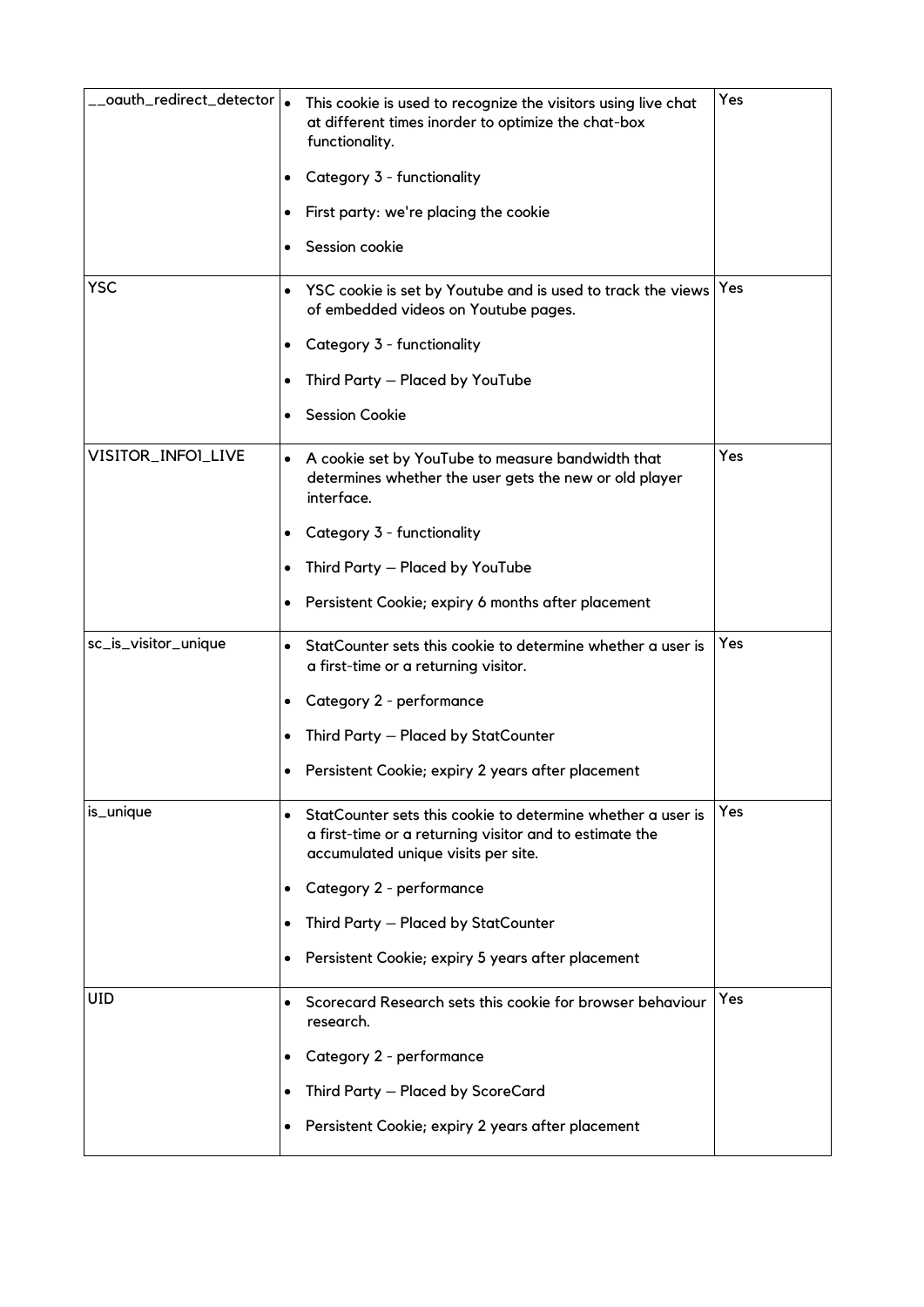| _atuvc   | AddThis sets this cookie to ensure that the updated count<br>$\bullet$<br>is seen when one shares a page and returns to it, before<br>the share count cache is updated.<br>Category 2 - performance<br>$\bullet$<br>Third Party - Placed by AddThis<br>Persistent Cookie; expiry 2 years after placement<br>$\bullet$                                | Yes |
|----------|------------------------------------------------------------------------------------------------------------------------------------------------------------------------------------------------------------------------------------------------------------------------------------------------------------------------------------------------------|-----|
| __atuvs  | AddThis sets this cookie to ensure that the updated count<br>$\bullet$<br>is seen when one shares a page and returns to it, before<br>the share count cache is updated.<br>Category 2 - performance<br>$\bullet$<br>Third Party - Placed by AddThis<br>$\bullet$<br>Persistent Cookie; expiry 30 minutes after placement<br>$\bullet$                | Yes |
| sb       | This cookie is used by Facebook to control its<br>$\bullet$<br>functionalities, collect language settings and share pages.<br>Category 3 - functionality<br>$\bullet$<br>Third Party - Placed by Facebook<br>$\bullet$<br>Persistent Cookie; expiry 2 years after placement                                                                          | Yes |
| $\_$ fbp | This cookie is set by Facebook to display advertisements<br>$\bullet$<br>when either on Facebook or on a digital platform powered<br>by Facebook advertising, after visiting the website.<br>Category 3 - functionality<br>$\bullet$<br>Third Party - Placed by Facebook<br>$\bullet$<br>Persistent Cookie; expiry 3 months after placement          | Yes |
| fr       | Facebook sets this cookie to show relevant advertisements<br>$\bullet$<br>to users by tracking user behaviour across the web, on<br>sites that have Facebook pixel or Facebook social plugin.<br>Category 3 - functionality<br>٠<br>Third Party - Placed by Facebook<br>$\bullet$<br>Persistent Cookie; expiry 3 months after placement<br>$\bullet$ | Yes |

- 8.6 The distinctions referred to in the above table are as follows:
	- a. First party versus third party cookies we set first party cookies ourselves; third party cookies are set by other entities via our Website.
	- b. Session versus persistent cookies session cookies only persist for the duration of that visit; persistent cookies last for longer.
	- c. Categories 1-4 found in the ICC UK Cookie guide, as explained below. Category 1 cookies don't require your consent, though we must still tell you about those cookies. Categories 2-4 do require your specific and informed consent.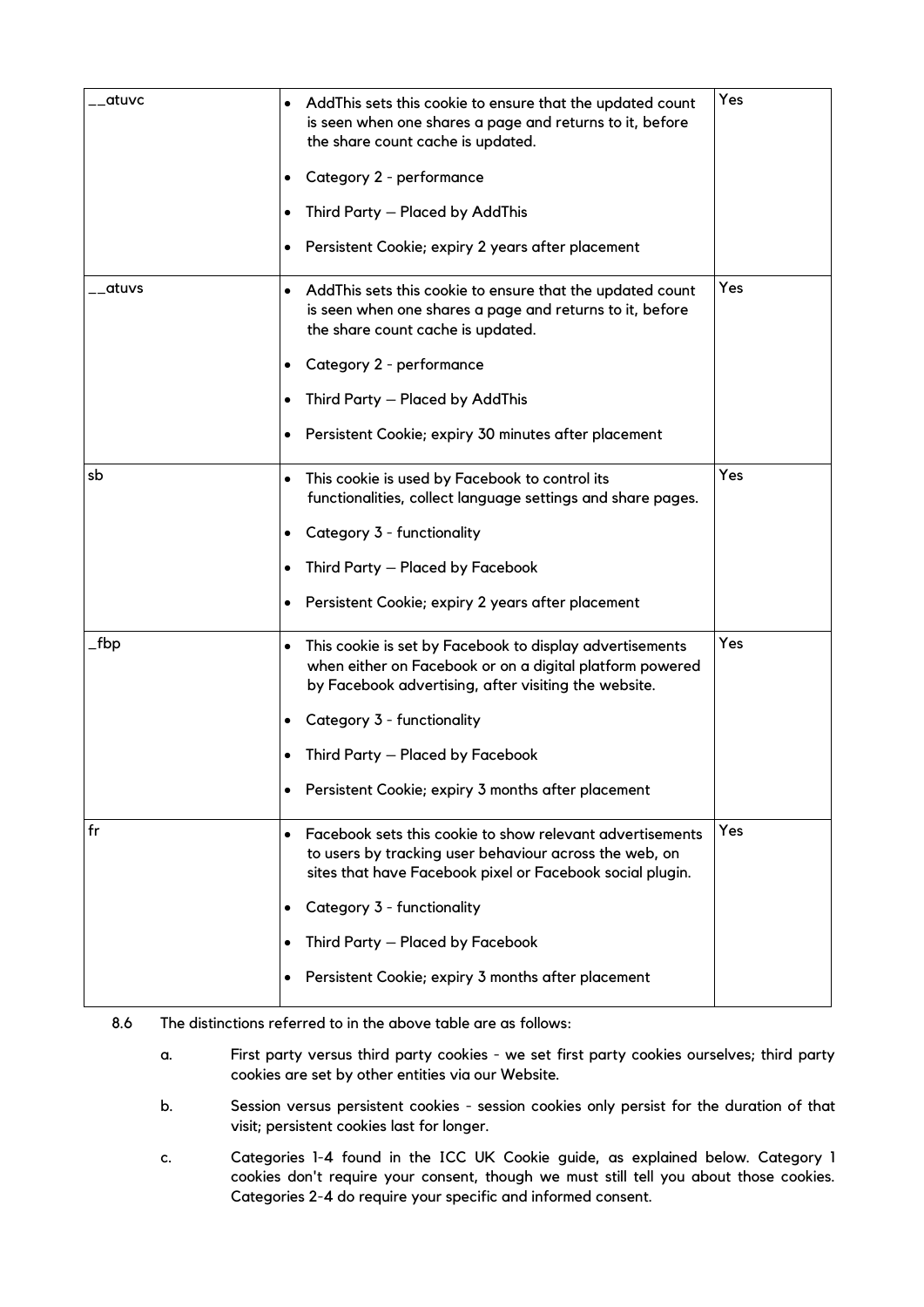| Category 1 | <b>Strictly</b><br>necessary | These cookies are essential in order to enable you to move around the<br>website and use its features, such as accessing secure areas of the website.<br>Without these cookies services you have asked for, like shopping baskets or<br>e-billing, cannot be provided.                                                                                                                                                                                                                                                                                                                              |
|------------|------------------------------|-----------------------------------------------------------------------------------------------------------------------------------------------------------------------------------------------------------------------------------------------------------------------------------------------------------------------------------------------------------------------------------------------------------------------------------------------------------------------------------------------------------------------------------------------------------------------------------------------------|
|            |                              | We include in this category cookies that are used only for electronic<br>communication. (The ICC doesn't refer to these cookies, but the law is the<br>same.)                                                                                                                                                                                                                                                                                                                                                                                                                                       |
| Category 2 | Performance                  | These cookies collect information about how visitors use a website, for<br>instance which pages visitors go to most often, and if they get error<br>messages from web pages. This information is only used to improve how a<br>website works.                                                                                                                                                                                                                                                                                                                                                       |
| Category 3 | Functionality                | These cookies allow the website to remember choices you make (such as your<br>user name, language or the region you are in) and provide enhanced, more<br>personal features. For instance, a website may be able to provide you with<br>local weather reports or traffic news by storing in a cookie the region in<br>which you are currently located. These cookies can also be used to remember<br>changes you have made to text size, fonts and other parts of web pages that<br>you can customise. They may also be used to provide services you have<br>asked for such as a live chat session. |
| Category 4 | Targeting and<br>advertising | These cookies are used to deliver adverts more relevant to you and your<br>interests. They are also used to limit the number of times you see an<br>advertisement as well as help measure the effectiveness of the advertising<br>campaign. They are usually placed by advertising networks with the website<br>operator's permission. They remember that you have visited a website and<br>this information is shared with other organisations such as advertisers. Quite<br>often targeting or advertising cookies will be linked to site functionality<br>provided by the other organisation.    |

- 8.7 As with any other information we may collect from you, we'll work to protect the security of your information during transmission by using Secure Sockets Layer (SSL) software to encrypt information you input.
- 8.8 The Website may include links to third-party websites. We do not provide any personally identifiable customer personal information to these third-party websites unless permitted in accordance with this privacy notice, however as to cookies please see above clause [8.](#page-5-1)
- 8.9 We exclude all liability for loss that you may incur when using these third-party websites.

## 9. **Your legal rights**

- 9.1 Under certain circumstances, you have rights under data protection laws in relation to your personal information.
- 9.2 You have the right to:
	- a. Request access to your personal information (commonly known as a 'data subject access request'). This enables you to receive a copy of the personal information we hold about you and to check that we are lawfully processing it.
	- b. Request correction of the personal information that we hold about you. This enables you to have any incomplete or inaccurate information we hold about you corrected, though we may need to verify the accuracy of the new information you provide to us.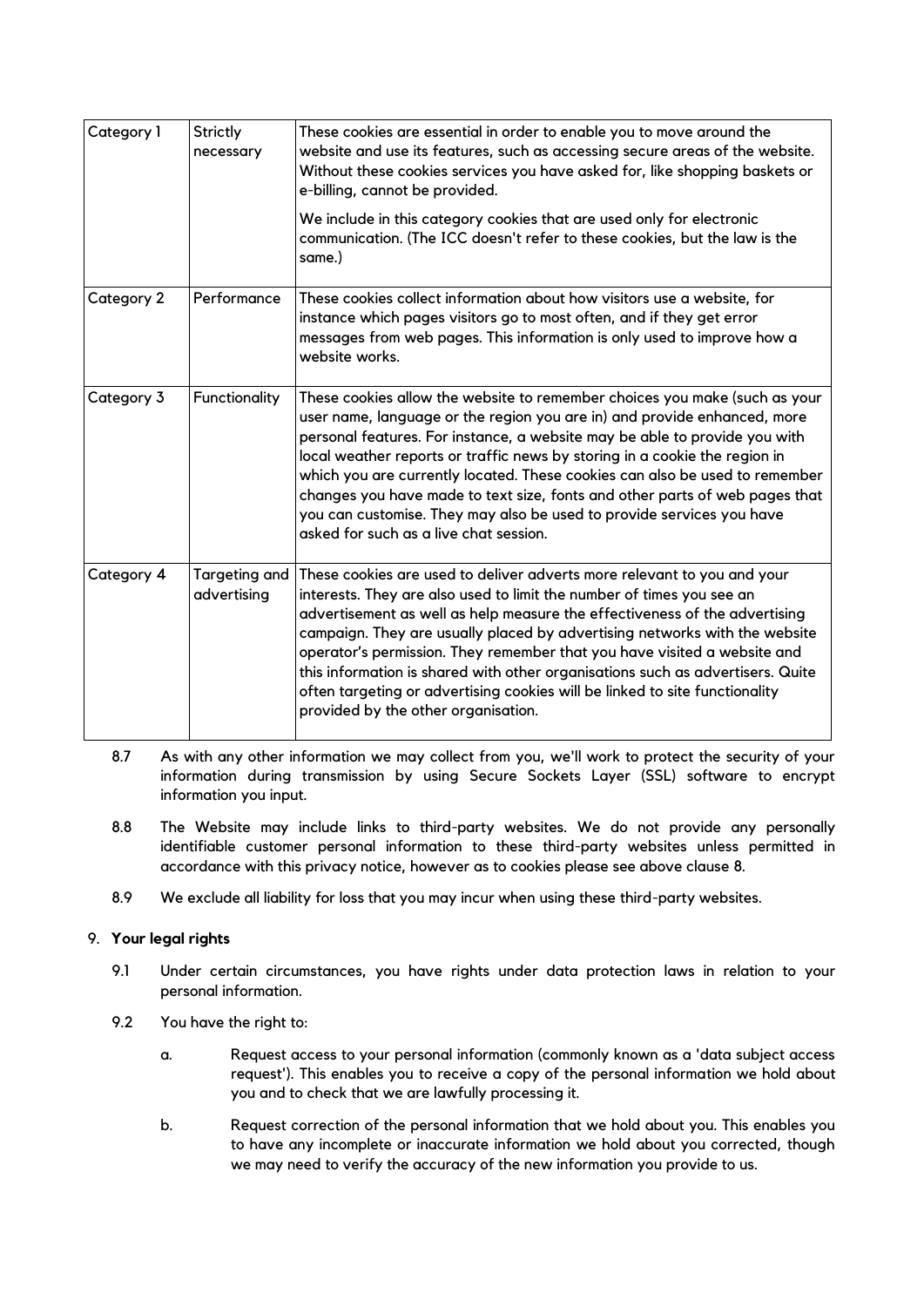- c. Request erasure of your personal information. This enables you to ask us to delete or remove personal information where there is no good reason for us continuing to process it. You also have the right to ask us to delete or remove your personal information where you have successfully exercised your right to object to processing (see below), where we may have processed your information unlawfully or where we're required to erase your personal information to comply with the law. Note, however, that we may not always be able to comply with your request for erasure for specific legal reasons which will be notified to you, if applicable, at the time of your request.
- d. Object to processing of your personal information where we're relying on a legitimate interest (or those of a third party) and there is something about your particular situation which makes you want to object to processing on this ground as you feel it impacts on your fundamental rights and freedoms. You also have the right to object where we're processing your personal information for direct marketing purposes. In some cases, we may demonstrate that we have compelling legitimate grounds to process your information which override your rights and freedoms.
- e. Request restriction of processing of your personal information. This enables you to ask us to suspend the processing of your personal information in the following situations:
	- i. if you want us to establish the information's accuracy;
	- ii. where our use of the information is unlawful but you do not want us to erase it;
	- iii. where you need us to hold the information even if we no longer require it as you need it to establish, exercise or defend legal claims; or
	- iv. you have objected to our use of your information but we need to verify whether we have overriding legitimate grounds to use it.
- f. Request the transfer of your personal information to you or to a third party. We will provide to you, or a third party you have chosen, your personal information in a structured, commonly used, machine-readable format. Note that this right only applies to automated information which you initially provided consent for us to use or where we used the information to perform a contract with you.
- g. Withdraw consent at any time where we're relying on consent to process your personal information. However, this will not affect the lawfulness of any processing carried out before you withdraw your consent. If you withdraw your consent, we may not be able to provide certain products or services to you. We will advise you if this is the case at the time you withdraw your consent.
- 9.3 You will not have to pay a fee to access your personal information (or to exercise any of the other rights). However, we may charge a reasonable fee if your request is clearly unfounded, repetitive or excessive. Alternatively, we may refuse to comply with your request in these circumstances.
- 9.4 We may need to request specific information from you to help us confirm your identity and ensure your right to access your personal information (or to exercise any of your other rights). This is a security measure to ensure that personal information is not disclosed to any person who has no right to receive it. We may also contact you to ask you for further information in relation to your request to speed up our response.
- 9.5 We try to respond to all legitimate requests within one month. Occasionally it may take us longer than a month if your request is particularly complex or you have made a number of requests. In this case, we will notify you and keep you updated.
- 9.6 If you have a complaint about how your data or your request is being managed, please contact the Data Protection Officer on [info@lcfclubs.com](mailto:info@lcfclubs.com) and we will deal with your complaint.
- 9.7 You also have the right to lodge a complaint directly with the Information Commissioner's Office (ICO). The ICO are the regulator who makes sure that we use your personal information in a lawful way.